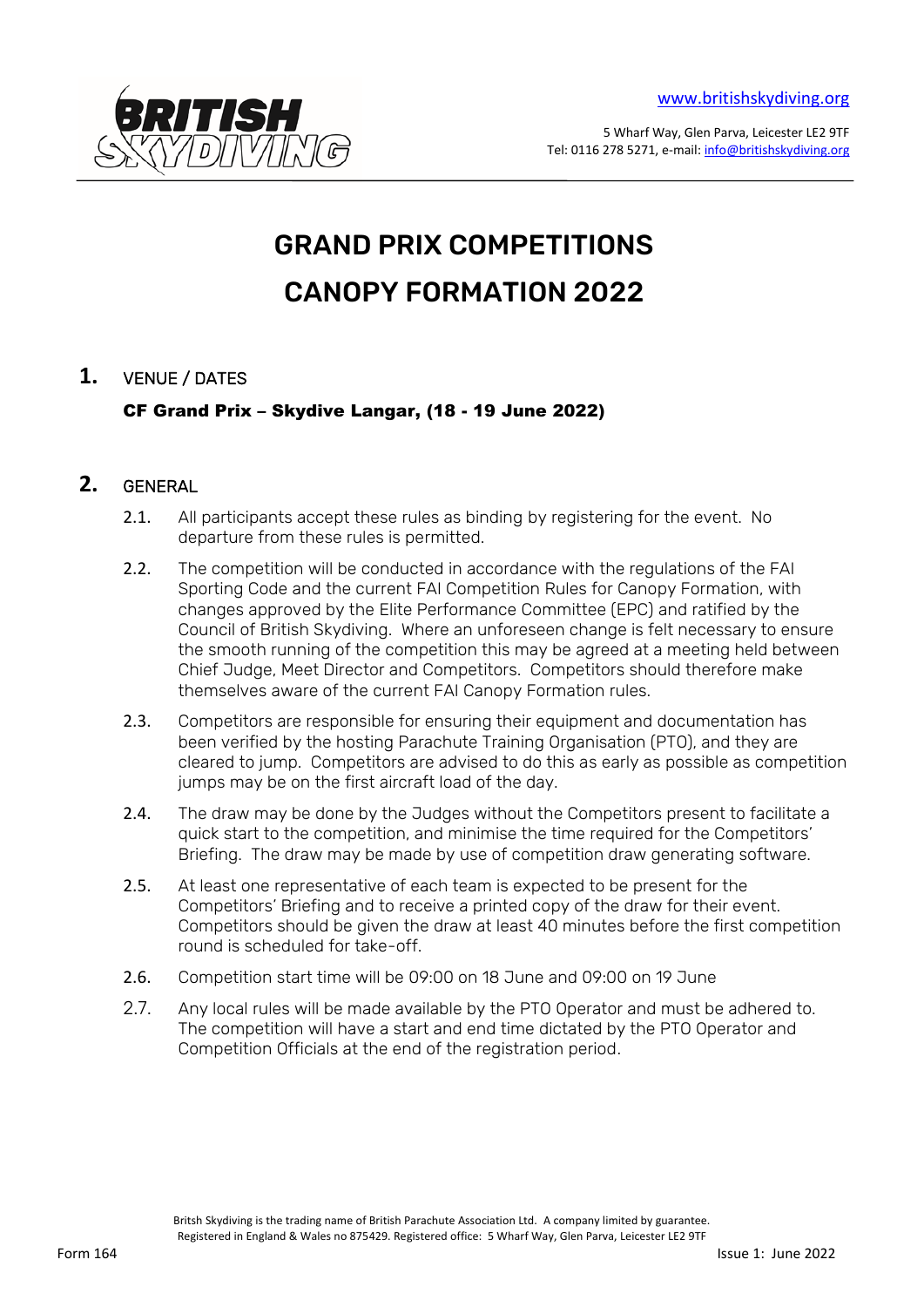# **3.** EVENTS, ENTRY FORMS & FEES

- 3.1. Entry forms will be made available prior to the competition from the British Skydiving website, social media, or other channels. Entry forms should be handed in to the Meet Director by 8am on 18 June 2021. GP Entry Form & Indemnity Forms can be found on Form 133.
- 3.2. Team Captains are responsible for the payment of jump fees for their entire team. The system of paying for the jumps (ticket/account etc.) is at the discretion of the hosting drop zone and will be set out at the Competitors' Briefing.
- 3.3. General entry fees are not refundable under any circumstances.

#### 3.4. Events and Costs

- 3.4.1. Entry fee: £5 per person
- 3.4.2. Jump cost: £24 per jump per person
- 3.4.3. 4-Way Rotation Senior: 6 Rounds
- 3.4.4. 4-Way Sequential Senior: 6 Rounds
- 3.4.5. 2-Way Sequential Senior: 6 Rounds
- 3.4.6. 2-Way Sequential Intermediate: 6 Rounds
- 3.4.7. 2-Way Sequential Rookie: 6 Rounds
- 3.4.8. Protest fee: £25

#### 3.5. Notes

- 3.5.1. Re-jumps: All re-jumps must be paid for.
- 3.5.2. Medals: Teams entering with their own Videographer will be entitled to a medal for that Videographer if the team wins a medal.

#### **4.** ELIGIBILITY & DOCUMENTATION

- 4.1. All competitors will be required to produce the following documentation when booking in:
	- 4.1.1. Senior category teams full valid British Skydiving membership.
	- 4.1.2. Intermediate and Rookie category teams valid British Skydiving membership (Full or Temporary).
	- 4.1.3. A current Medical Certificate/Declaration.
	- 4.1.4. A current and up-to-date Skydivers' Log Book.
	- 4.1.5. Canopy Formation competitors must have their log book endorsed by their CI as being competent to participate in Canopy Formation at competition level, e.g. CF1 sticker or equivalent for 2-way and CF2 sticker or equivalent for 4 way.

# **5.** EQUIPMENT

Each individual is responsible for supplying their own equipment. This must consist of:

5.1. A serviceable main and reserve parachute, container and harness.

Britsh Skydiving is the trading name of British Parachute Association Ltd. A company limited by guarantee. Registered in England & Wales no 875429. Registered office: 5 Wharf Way, Glen Parva, Leicester LE2 9TF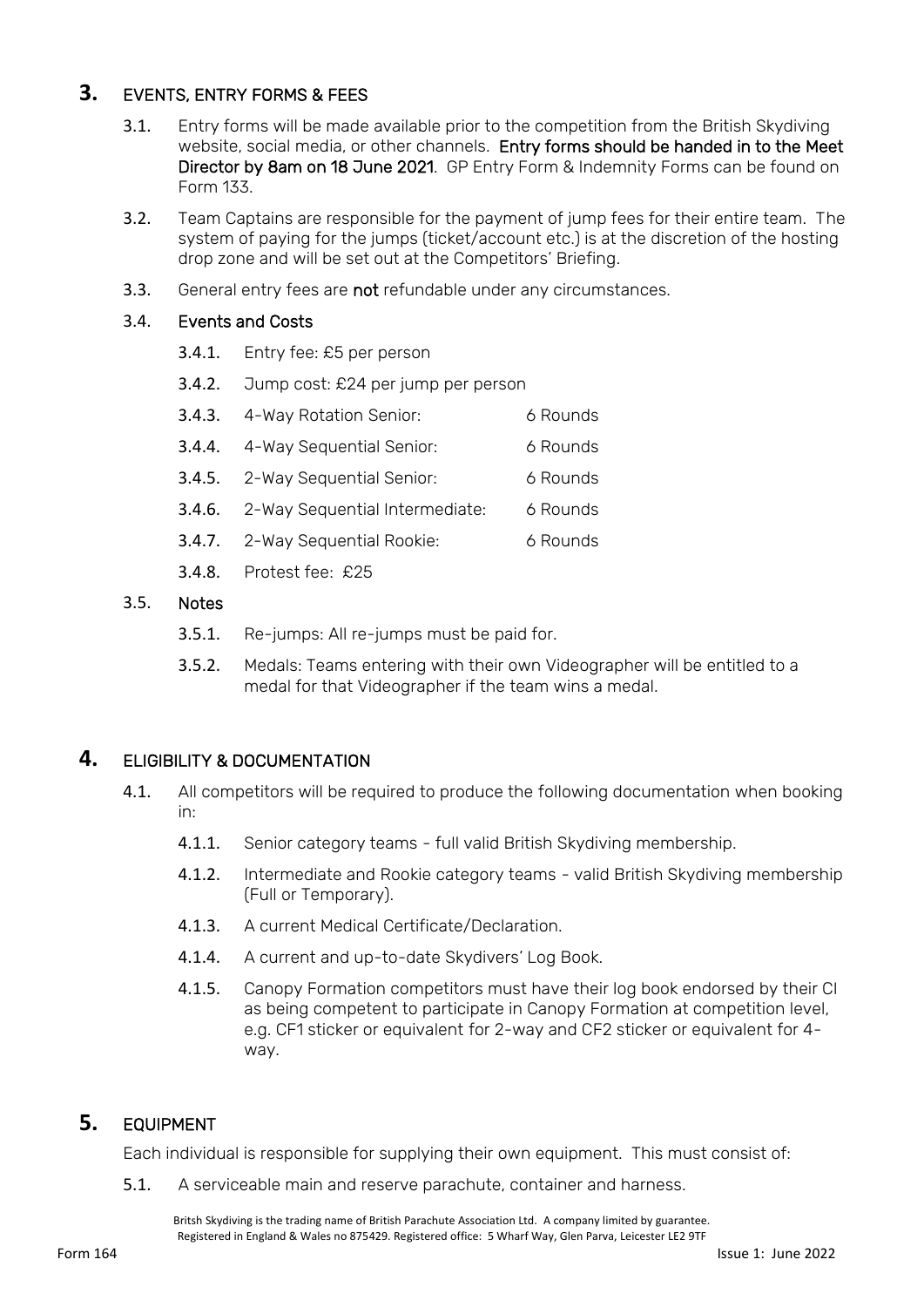- 5.2. A Record of Inspection and reserve packing card.
- 5.3. Suitable helmet, clothing and footwear of a protective nature.
- 5.4. At least 2 knives appropriate for Canopy Formation use.
- 5.5. A visual altimeter.
- 5.6. All equipment and documents must comply with the requirements of the British Skydiving Operations Manual.

# **6.** COMPETITION

- 6.1. Aircraft: At time of writing the competition aircraft are expected to be 3x Cessna Grand Caravans.
- 6.2. Scheduling: Teams will perform the rounds in which ever order facilitates the most economic use of the time available to complete the competition within the allotted time. Scores may therefore be posted out of numerical sequence.
- 6.3. Officials: Competition Officials will be announced to the Competitors during the Competitors' Briefing. The PTO Operator has nominated Richard Wheatley as Meet **Director**
- 6.4. Prize Giving: Prize giving will begin as soon as the host PTO can arrange after the event has been completed and once any dignitaries who will be involved in the presentation are available.

# **7.** DROP ZONE FACILITIES

Contact the hosting PTO for information on their facilities.

BPS, Skydive Langar Control Tower Langar Airfied Langar Nottingham NG13 9HY

[www.skydivelangar.co.uk](http://www.skydivelangar.co.uk/)

[info@skydivelangar.co.uk](mailto:info@skydivelangar.co.uk)

# **8.** DRUG TESTING

8.1. British Skydiving fully supports Drug-Free Sport and is committed to preventing drug misuse in skydiving. Drug misuse is cheating and it may prejudice your safety and the safety of others. There is no place for the misuse of drugs in our sport. British Skydiving's Anti-Doping Policy and Rules are set out in Form 220 which is downloadable from the British Skydiving website and available on request from British Skydiving HQ.